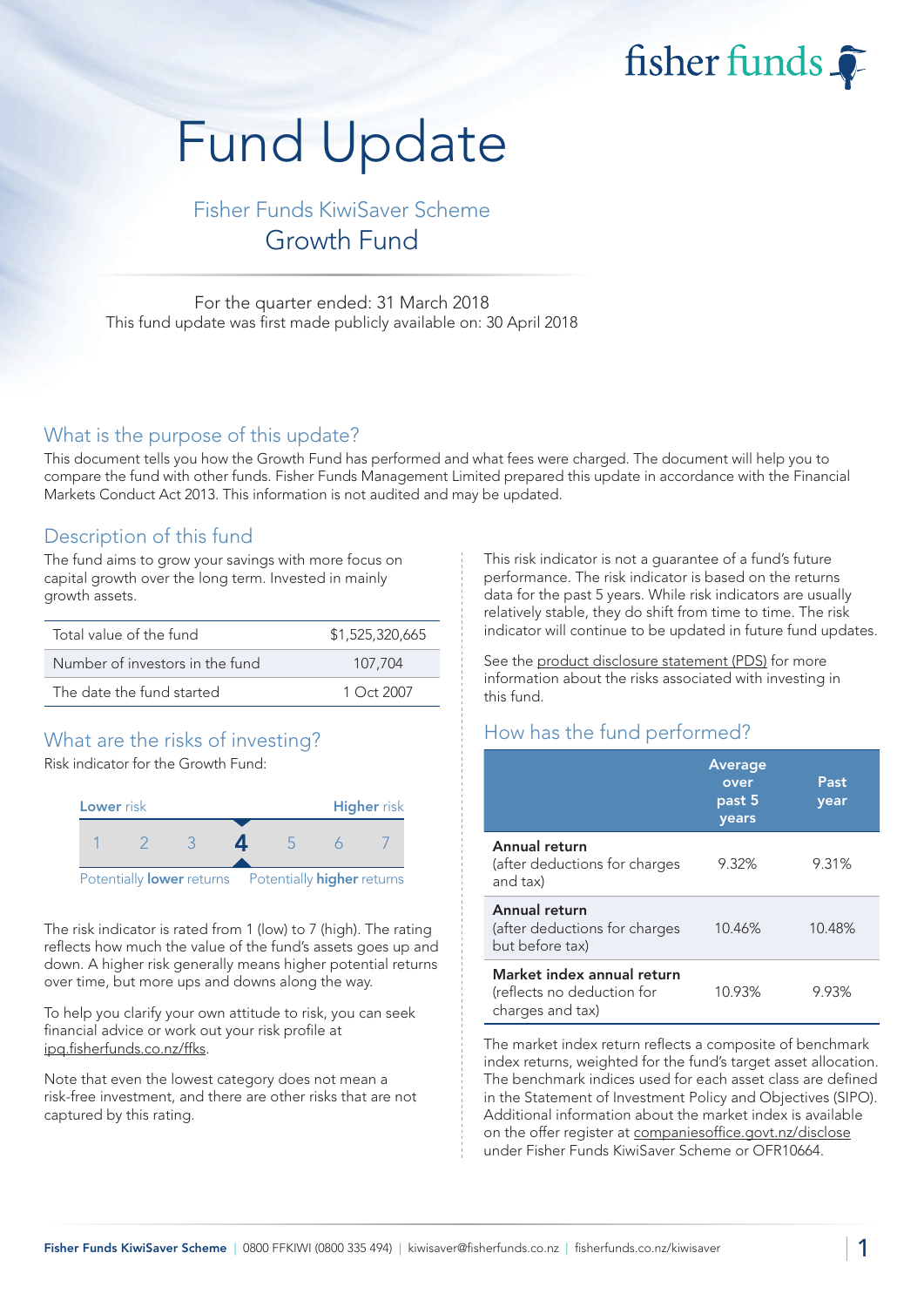

This shows the return after fund charges and tax for each of the last 10 years ending 31 March. The last bar shows the average annual return for the last 10 years, up to 31 March 2018.

Important: This does not tell you how the fund will perform in the future.

Returns in this update are after tax at the highest prescribed investor rate (PIR) of tax for an individual New Zealand resident. Your tax may be lower. The market index return reflects no deduction for charges and tax.

## What fees are investors charged?

Investors in the Growth Fund are charged fund charges. In the year to 31 March 2017 these were:

|                                                       | % of net asset value   |  |
|-------------------------------------------------------|------------------------|--|
| <b>Total fund charges</b>                             | 1.45%                  |  |
| Which are made up of:                                 |                        |  |
| <b>Total management and</b><br>administration charges | 1.45%                  |  |
| Including:                                            |                        |  |
| Manager's basic fee                                   | 0.95%                  |  |
| Other management and<br>administration charges        | 0.16%                  |  |
| Total performance-based fees <sup>1</sup>             | 0.34%                  |  |
| Other charges:                                        | \$ amount per investor |  |
| Annual membership fee                                 |                        |  |

Small differences in fees and charges can have a big impact on your investment over the long term.

# Example of how this applies to an investor

Sarah had \$10,000 in the fund at the start of the year and did not make any further contributions. At the end of the year, Sarah received a return after fund charges were deducted of \$931 (that is 9.31% of her initial \$10,000). Sarah also paid \$36 in other charges. This gives Sarah a total return after tax of \$895 for the year.

# What does the fund invest in?

#### Actual investment mix

This shows the types of assets that the fund invests in.



#### Target investment mix

This shows the mix of assets that the fund generally intends to invest in.